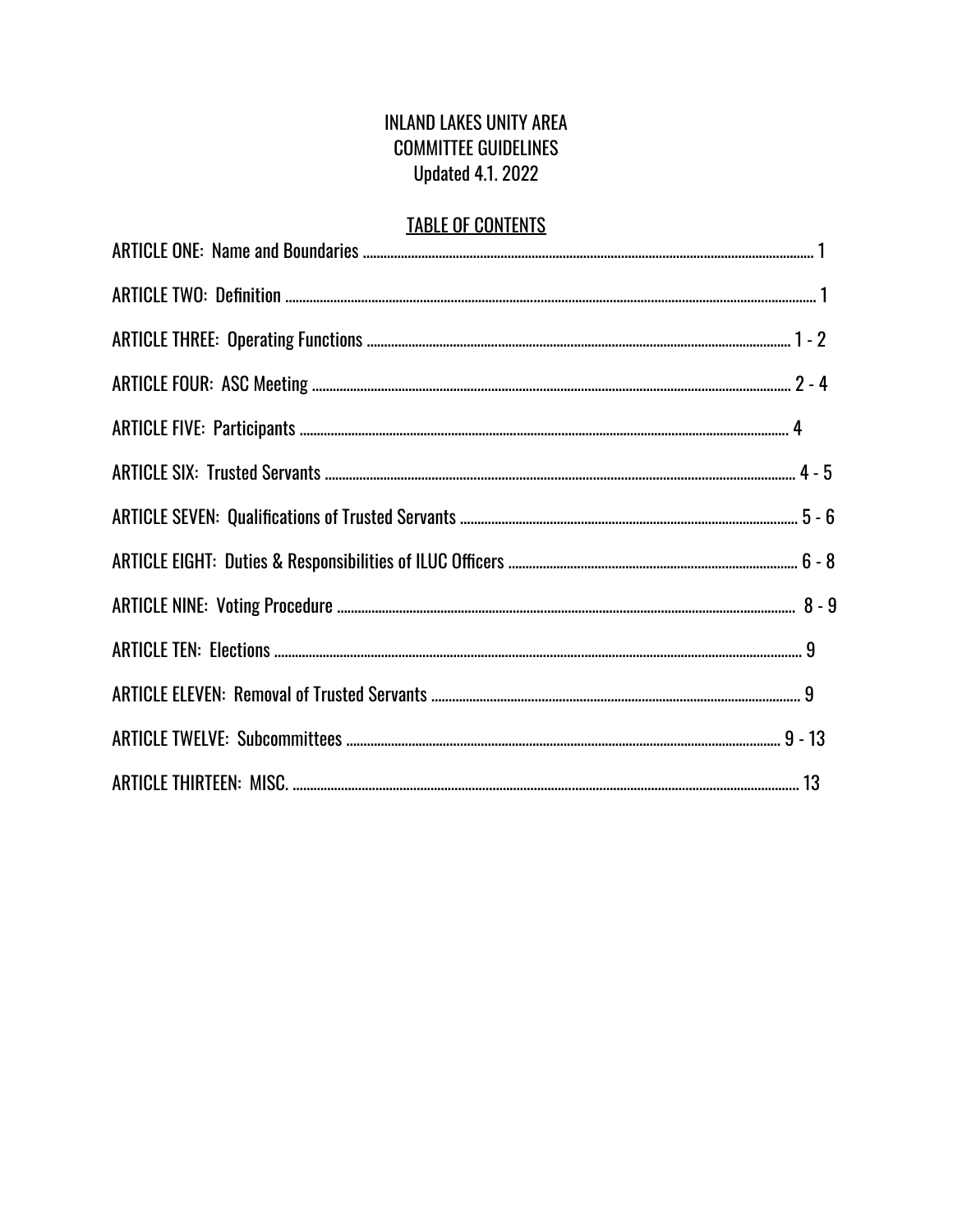#### **ARTICLE ONE: Name and Boundaries**

- **1.01** The name of the Area shall be Inland Lakes Unity Area, hereafter known as ILUA. The name of this Area Service Committee (ASC) shall be Inland Lakes Unity Committee, hereafter known as ILUC.
- **1.02** The ILUC shall service the needs of member groups within the Area by promoting Area Unity.
- **1.03** The ILUC shall consist of any county or meeting that requests to be a part of our Area.
- **1.04** The ILUA mail correspondences to be sent to the following address:.

ILUA Attention (insert title here)

#### 732 N. Main Street

Oshkosh, WI 54901

**1.05** In the event of a change, storage of all area property will be voted on at ASC.

#### **ARTICLE TWO: Definition**

**2.01** The purpose of the ILUC is to be supportive of its groups and their primary purpose, by linking together the groups in our Area, by helping groups deals with their basic situations and needs, and by encouraging the growth of the Fellowship.

### **ARTICLE THREE**: **Operating Functions**

**3.01** The ILUA shall maintain a mailing address and a bank account.

**3.02** The ILUA shall donate any excess funds over the working reserve after funds have been distributed to past and current bills and subcommittees in the amount of 50% to Wisconsin Region Service Committee (WSRC) and 50% to the World Service Office (WSO) every March, August, and November.

**3.03** ILUA financial policies shall include:

A. The ILUA shall maintain a prudent reserve of \$300

B. The current working reserves are as follows:

| 1. Activities Subcommittee                                           | \$400.00/month |
|----------------------------------------------------------------------|----------------|
| 2. RCM and/or RCMA                                                   | \$90,00/month  |
| 3. Hospitals & Institutions Subcommittee (Literature) \$275.00/month |                |
| 4. Merchandise Subcommittee                                          | \$325.00/month |
| 5. Merchandise Subcommittee (Change)                                 | \$30.00/year   |
| 6. Outreach Subcommittee                                             | \$50.00/month  |
| 7. Policy and Administration                                         | \$30.00/year   |
| 8. Public Relations Subcommittee                                     | \$40,00/month  |
| <b>9. Public Relations Website</b>                                   | \$120.00/year  |
| 10. Rent for ASC Meeting Facility                                    | \$25.00/month  |
| 11. Secretary                                                        | \$40,00/month  |
| 12. Storage of ILUA Property                                         | \$35.00/month  |
| 13. Insurance Coverage                                               | \$35.00/month  |
| \$288.00/year                                                        |                |
|                                                                      |                |

C. Theft of NA Funds: If theft is detected: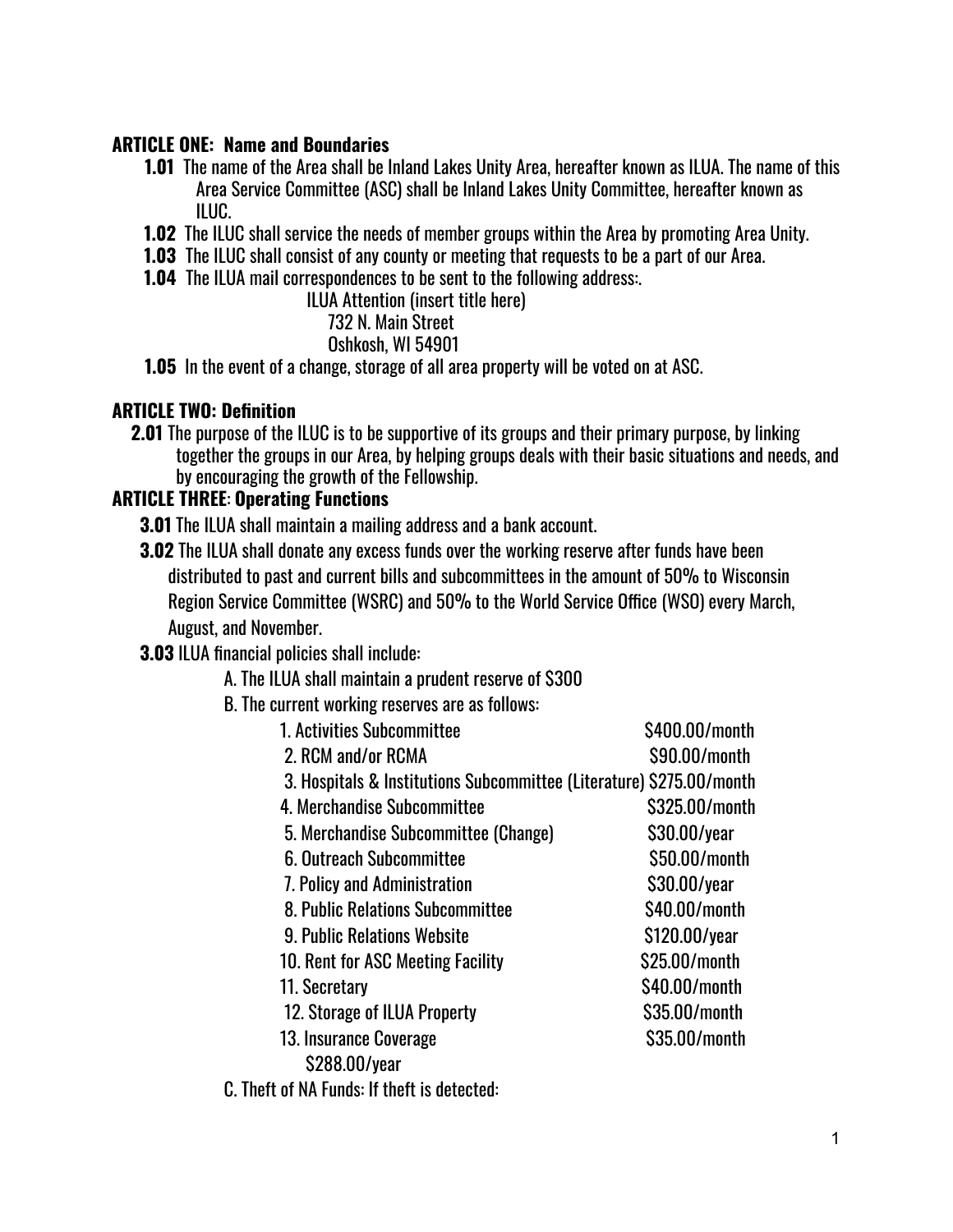a. Where all accounting procedures and safeguards followed? If "Yes," see Article 3.03, D. If "No," see Article 3.03, C.a.i., below.

> i. When accounting procedures and safeguards have not been followed, there should be a thorough review of all accounting records and financials reports conducted by the Executive Committee to make sure the funds were actually stolen.

ii. Once the theft has been confirmed through the review of the accounting records and finical reports, the amount of funds stolen and the individual that stole the funds can be detected. The handling of these stolen funds will be addressed as detailed in Article 3.03, D thru H

iii. If any accounting practices need to be addressed to avoid future theft, the ILUC Chair will appoint an adhoc committee to address revision of accounting practices.

D. Procedures to Address Stolen Funds:

a. Once theft has been detected, the Executive Committee will schedule a meeting, ensuring that the individual(s) that stole the money is informed of the meeting and given the opportunity to present his/her side of the incident. b. The meeting will follow a format that allows enough time for everyone involved to express their feelings and concerns. Thus, allowing input from everyone as well as providing the opportunity for a defusing process. c. After everyone has been heard, there will be a break in the meeting to allow all present enough time to absorb the information, get in touch with their Higher Power, and focus on spiritual principles, before coming back to the meeting to decide on the best course of action.

E. Admission and Agreement of Restitution:

a. When the individual admits to the theft and agrees to pay back missing funds, a restitution agreement will be created. The restitution agreement will include, but not be limited to:

> i. Payments at a regular interval, such as monthly, that is acceptable by the Executive Committee;

ii. A set amount that will be paid at the determined interval;

iii. The restitution agreement will be signed by the individual(s) that committed the theft as well as at least one witness;

iv. The restitution agreement can be a legal document that is drafted by a lawyer at the descension of the Executive Committee; and/or

v. The individual(s) that committed the theft will be informed that if the restitution agreement is not followed, ILUC will take legal action based on the signed and witnessed restitution agreement.

F. Report of Theft Publishing: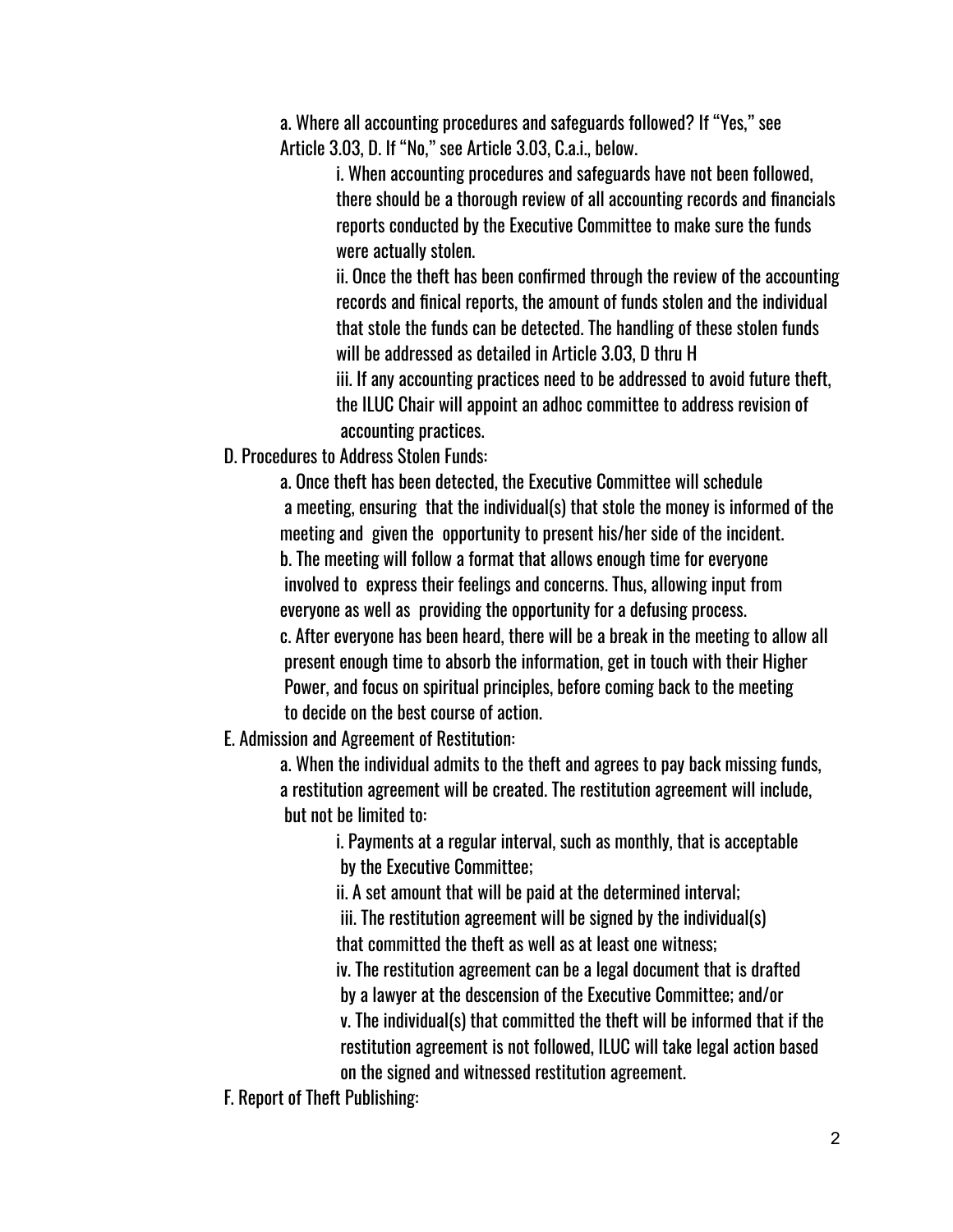a. A summary report of the Executive Committee meeting shall be submitted to the Secretary for submission in the monthly Minutes, while protecting the anonymity of the individual(s) involved.

b. Monthly reports on the status of the restitution agreement will be submitted for the monthly Minutes until the restitution agreement is satisfied, discussed under Old Business as Restitution Agreement stating if or if not the payment was made.

G. No Appearance at Special Meeting: If the individual does not show up for the Executive Committee meeting, the Executive Committee will ensure that every effort to contact the person has been made. This contact should be registered mail with a letter explaining that review of the financial records has been completed and shows facts that the individual is responsible for missing money, that repayment is expected, and what the consequences will be if the individual does not respond to the letter.

H. Refusal to Pay: If the individual refuses to repay the money or agrees to a restitution agreement but does not follow through with the agreement, or the individual has disappeared. The Executive Committee will report such incident(s) to GSR's at next ASC. The GSR's can vote to take legal action. Legal action can include, but not be limited to:

a. Reporting the theft to law enforcement; and/or

b. Seeking restitution through Small Claims Court.

I. Bad Checks: When bad checks are passed to ILUA, the same procedures as theft of funds should be followed.

J. All ILUA monies received by subcommittees shall be submitted to the Treasurer by the following month's ASC and all appropriate disbursements per policy shall be paid with an ILUA check written by the Treasurer or Vice Treasurer.

K. All expenses over a subcommittee's working reserve must be pre-approved by the ASC before the expense is incurred.

L. All funds shall be combined into one account, to be managed by the ILUA Treasurer.

M. Reimbursements, excluding mileage, shall not be given if there is not a receipt submitted at the time that the reimbursement is requested.

N. All trusted servants that are either required or requested to travel as outlined in the duties and responsibilities shall be reimbursed for fuel expense at the rate of \$ 0.21 per map mile, by submitting an ILUA Expense Report.

O. Reimbursements will be made only at Area Service Committee meetings.

P. The ILUA Treasurer shall present an annual report of yearly income and expenses every January to the ASC.

Q. The ILUC shall pay rent to all facilities that hold the ASC.

R. No two signers of the ILUA bank account may reside in the same household.

S. The ILUA shall issue a check to WRSO for Hospitals & Institutions literature upon receipt from WRSO at the ASC.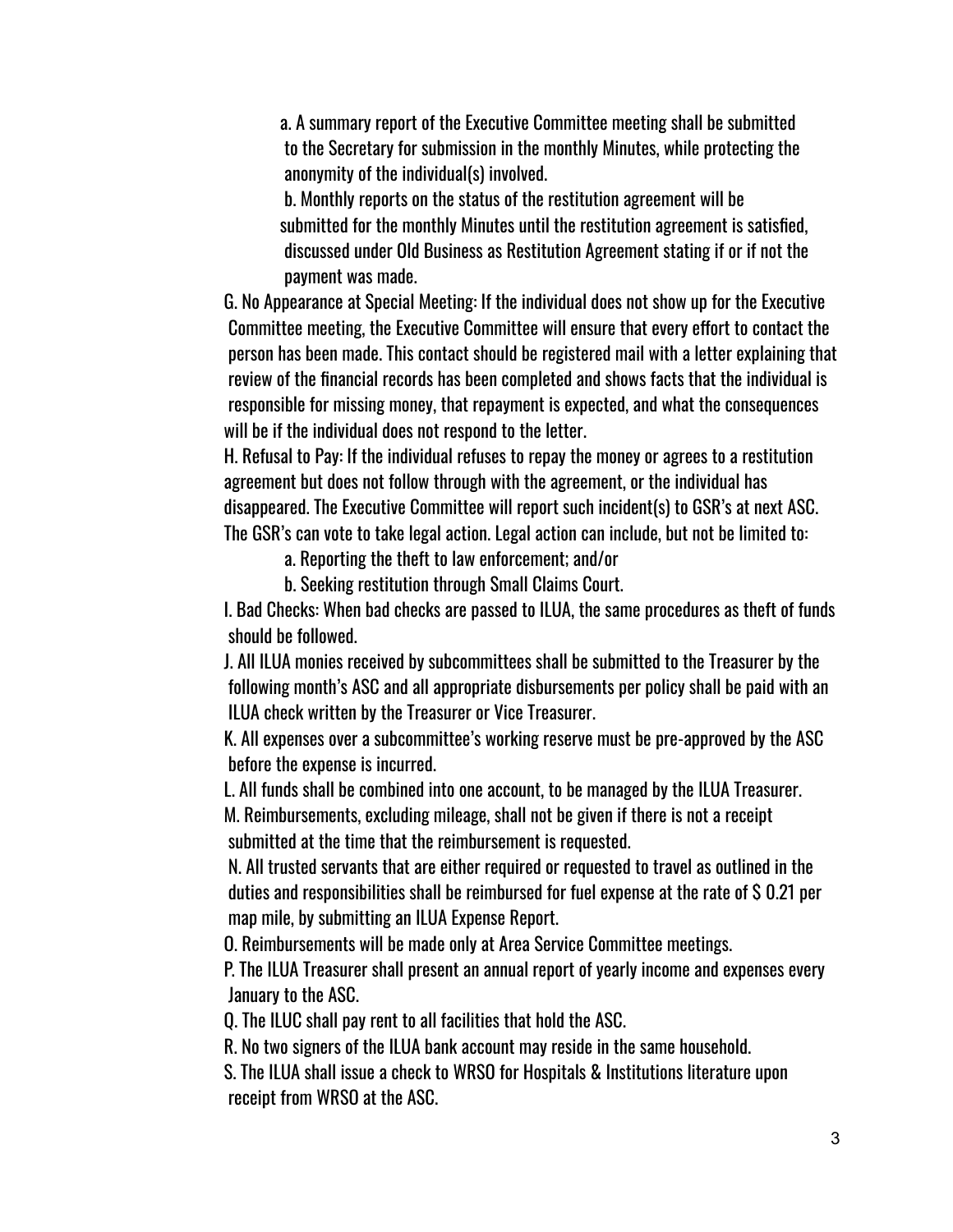T. Speakers requested by the ILUA to travel from outside the ILUA to speak in the ILUA service body shall be reimbursed at a rate of \$0.21 /map mile.

U. ILUA expenditures shall be dispersed in accordance with the following list of priorities:

a. Any outstanding invoices;

b. Replenish working reserves;

c. "Old Business" financial motions;

d. "New Business" financial motions; and

e. Donations as per policy 3.02.

V. The bank statement submitted for inclusion in ASC Minutes shall have the account number removed. Additionally, any deposits made between the dates on the statement and the ASC meeting shall also be included in the ASC Minutes

W. When using ILUA money from working reserves, a receipt signed by the subcommittee Chair must be submitted to the ILUA Treasurer.

X. When money from a subcommittee working reserve does not balance with the receipts given to the Treasurer at the end of the ASC, the Treasurer or Vice Treasurer will discuss the differences with the subcommittee Chair. If the subcommittee Chair is not able to reconcile the difference, the Treasurer or Vice Treasurer will notify ILUA at the next ASC. Y. ILUA shall carry annual liability insurance. Any changes to the ILUA liability insurance policy must be voted on at the ILUA by GSRs.

a. Single point of accountability for the liability insurance will be the ILUA Treasurer/Vice.

b. Treasurer/Vice Treasurer is responsible to obtain a security "code" with the insurance provider to access policy requirements when contacting the insurance company.

c. Copies or certificate of insurance (COI) will be held by Activities Chair and original with Treasurer.

### **Article Four: ASC Meeting**

- **4.01** The ILUC shall meet every month on the second Sunday at 12:30 p.m.
	- A. If the ASC meeting falls on any national holiday or convention within the region, the ASC is to be be switched to meeting on the first Sunday of the month.
	- B. All ILUC monthly business is to be completed in three (3) hours if possible.
	- C. All GSRs shall meet for a GSR Meeting to be held one-half (½) hour before the ILUA ASC.
		- 1. The ILUA ASC's GSR Meeting to be presided over by a GSR who is elected by the GSRs to a 3 month term by a simple majority vote at the GSR Meeting.
		- 2. Training for GSRs, GSRAs and Reps. A facilitated training meeting will take place every odd month during the GSR meeting. To be lead by the Policy and Administration chair or a duly appointed representative and to include information on the ILUA Guidelines, Roberts Rules of Order, The Guide to Local Service, etc.
		- 3. A facilitated training for all GSRs and GSRAs will take place every 3 months prior to the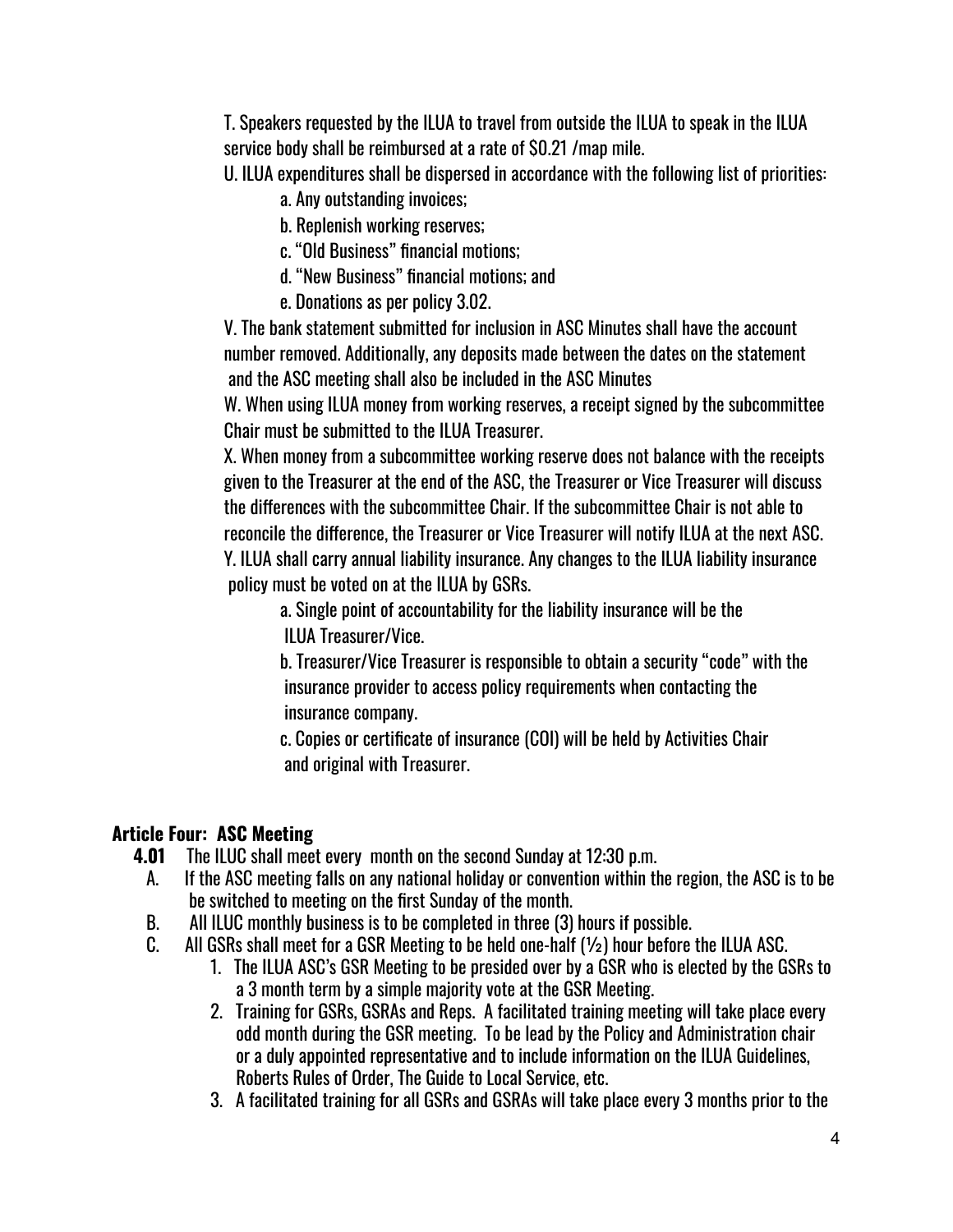monthly GSR meeting. The session is to be led by the RCM and/or RCMA and to include information on ILUA Guidelines, Robert's Rules of Order, the Guide to Local Service, and other topics as selected by the RCM/RCMA.

- **4.02** Any business directly pertaining to the welfare of any ILUC groups shall be dealt with on a priority basis.
- **4.03** The ILUA ASC shall be open to all members of Narcotics Anonymous.
- **4.04** The format for the ILUA ASC shall be as follows:
	- A. Service Worker's Prayer
	- B. Reading of the *Twelve Concepts of Narcotics Anonymous*
	- C. Reading of the *Twelve Traditions of Narcotics Anonymous*
	- D. Roll call, with group reports, subcommittee reports, and executive committee reports, except treasurer's report.
	- E. Elections
	- F. Old Business
	- G. Treasurer's report
	- H. New Business
- **4.05** There will be no 7th tradition collected at the ILUC ASC.
- **4.06** A loose version of "Robert's Rules of Order" shall be used at each ILUC ASC.
	- A. A copy of these "Rules of Order" shall be given to any duly elected or appointed representative new to the position who requests one.
- **4.07** Group reports will be submitted on an ILUC report form and will be printed in the minutes. During the group reports section of the meeting only those groups with a special issue will be encouraged to give a verbal report.
- **4.08** Monthly reports by all officers (except the Treasurer), and subcommittee chairpersons need to be clearly written and turned in to the Secretary before the end of the ASC or the minutes will state that no report was given.
	- A. The ILUC Merchandise Inventory Report Form shall be used by the Merchandise Subcommittee and submitted at each ASC.
	- B. The ILUC Activities Expense Form shall be used by the Activities Subcommittee and submitted at each ASC after a function, campout or retreat.
- **4.09** If minutes are distributed at least two (2) weeks before the next monthly ILUA ASC, it will not be necessary to read them before they are amended and/or approved.

## **Article Five: Participants**

- **5.01** GSRs form the voting body of the ILUC ASC.
	- A. In the event of a GSRs absence, that group's duly elected Group Service Representative Alternate (GSRA) or duly appointed group representative shall have all of the rights and responsibilities of the GSR.
- **5.02** GSRs shall be given first priority by the ILUC Chairperson in the discussion of any motions that come before the ASC.
- **5.03** Non-voting members may be recognized by the chairperson, but they are encouraged to use voting ILUC members for purposes of communication.

### **Article Six: Trusted Servants**

- **6.01** ILUC trusted servants shall be defined as any member of the Executive Committee or Subcommittee Chairpersons and shall only hold one of the positions at a time.
- **6.02** No trusted servant elected by the ILUC shall serve more than two (2) consecutive terms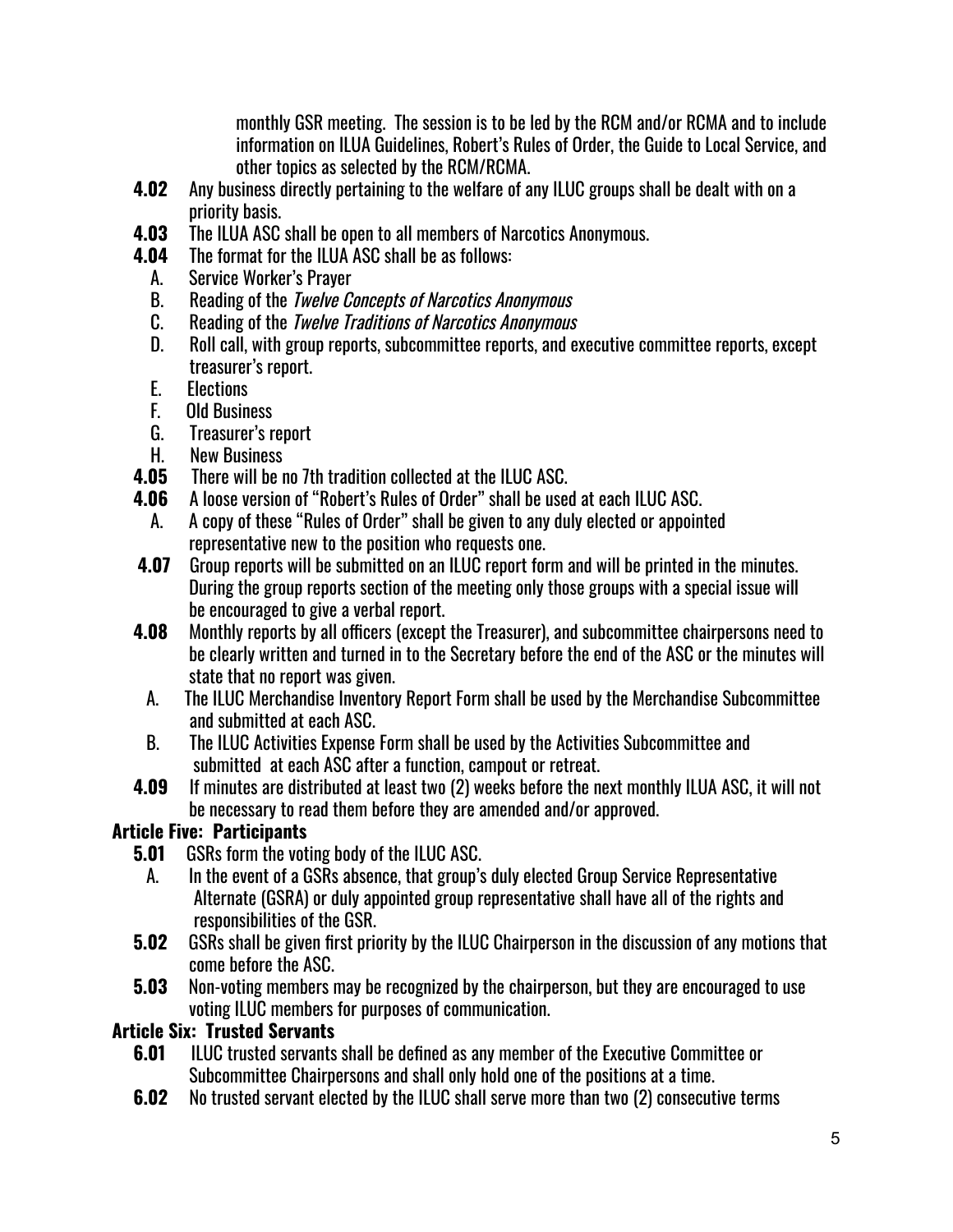in the same position.

- **6.03** Holding concurrent positions:
- A. Any member of the Executive Committee cannot hold a group GSR position while he/she is serving on the Executive Committee.
- B. GSRs can hold any subcommittee chair positions except Policy and Administration chairperson.
- **6.04** Any members of Narcotics Anonymous who meet the qualifications for a trusted servant position (see Article Seven) may be elected to that service position.
- **6.05** Trusted servants of the ILUC shall fall into two (2) groups:
- A. Executive Committee
	- 1. Chairperson
	- 2. Vice Chairperson
	- 3. Secretary
	- 4. Treasurer
	- 5. Vice Treasurer
	- 6. RCM
	- 7. RCMA
- B. Subcommittee Chairpersons
	- 1. Public Relations
	- 2. Hospitals and Institutions
	- 3. Policy and Administration
	- 4. Activities
	- 5. Literature
	- 6. Outreach
	- 7. Merchandise
- **6.06** Subcommittee Chairpersons and Executive Committee persons shall review their corresponding ILUC guidelines and submit any suggested amendments, additions, and/or omissions to the Policy and Administration Chairperson no later than one month before the end of their current term.

### **Article Seven: Qualifications for Trusted Servants**

- **7.01** It is recommended that all potential candidates for ILUC positions following these general qualifications:
	- A. The willingness and desire to serve.
- B. An understanding of the Twelve Steps, Twelve Traditions and Twelve Concepts of Narcotics Anonymous through practical understanding.
- C. The time and resources to be an active participant.
- **7.02** All service positions are a (1) year commitment except for Ad Hoc committees. Ad Hoc's commitment will be as long as the task assigned to do is finished.
- **7.03** Specific qualifications for ILUC positions are:

### A. **Chairperson**

- 1. A minimum of three (3) years continuous clean time.
- 2. A minimum of two (2) years of NA service experience.
- 3. A working knowledge of ILUC Guidelines and Rules of Order.

#### B. **Vice Chairperson**

- 1. A minimum of two (2) years continuous clean time.
- 2. A minimum of one (1) year of NA service experience.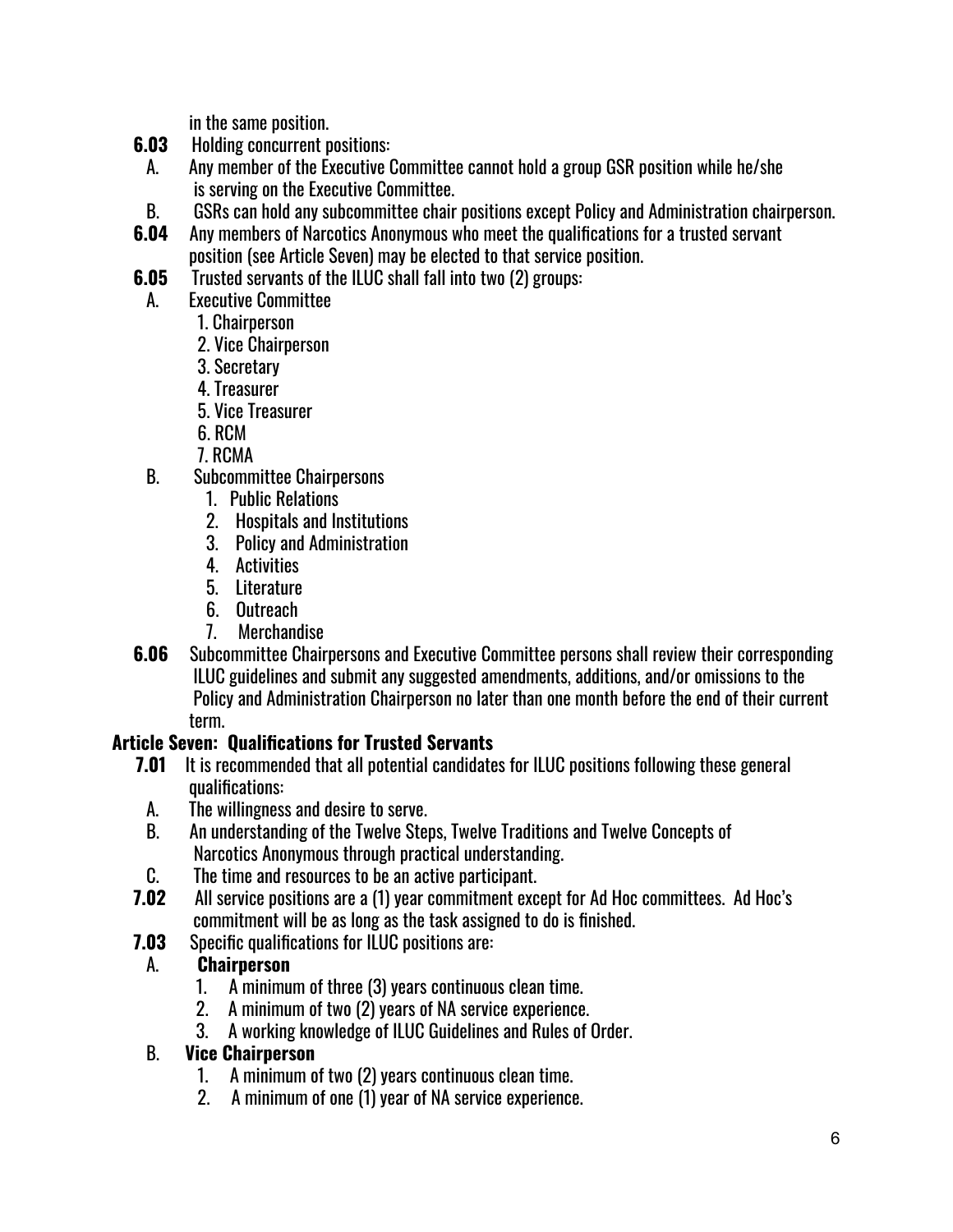3. A willingness to learn ILUC Guidelines and Rules of Order.

### C. **Secretary**

- 1. A minimum one (1) year continuous clean time.
- 2. The ability to take notes of proceedings and to type.
- 3. A willingness to learn ILUC Guidelines and Rules of Order.

#### D. **Treasurer**

- 1. A minimum two (2) years continuous clean time.
- 2. A minimum of one (1) year of NA service experience.
- 3. The ability to balance an account and keep records.
- 4. Personal financial stability.
- 5. Must be eighteen (18) years of age or older.
- 6. A willingness to learn ILUC Guidelines and Rules of Order.

### E. **Vice Treasurer**

- 1. A minimum two (2) years continuous clean time.
- 2. A minimum of one (1) year of NA service experience.
- 3. The ability to balance an account and keep records.
- 4. Personal financial stability.
- 5. Must be eighteen (18) years of age or older.
- 6. A willingness to learn ILUC Guidelines and Rules of Order.

### F. **Regional Conference Member (RCM)**

- 1. A minimum of two (2) years continuous clean time.
- 2. A minimum of one (1) year of NA service experience.
- 3. A willingness to learn ILUC Guidelines and Rules of Order.
- 4. The ability to attend the WRSC and to travel as directed by the ILUC or as requested by any group in the Area.

### G. **Regional Conference Member (RCMA)**

- 1. A minimum of 18 months continuous clean time.
- 2. A minimum of one (1) year of NA service experience.
- 3. A willingness to learn ILUC Guidelines and Rules of Order.
- 4. The ability to attend the WRSC and to travel as directed by the ILUC or as requested by any group in the Area.

### H. **Subcommittee Chairpersons**

- 1. A minimum one (1) year continuous clean time.
- 2. A minimum of six (6) months NA service experience.
- 3. A willingness to learn ILUC Guidelines and Rules of Order.

#### **Article Eight: Duties and Responsibilities of ILUC Officers**

### **8.01 Chairperson**

- A. Presides over all ILUC ASCs.
- B. Uses ILUC Rules of Order to maintain order and facilitate committee procedure.
- C. Follows the established ILUC agenda, suspending the order of the day when necessary to accommodate special business.
- D. Recognizes participants to the floor.
- E. States and puts to a vote all motions that legitimately come before the assembly.
- F. Refrains from discussing any motion while presiding over the meeting.
- G. Decides all questions of order, subject to appeal, unless it is preferable to submit such a question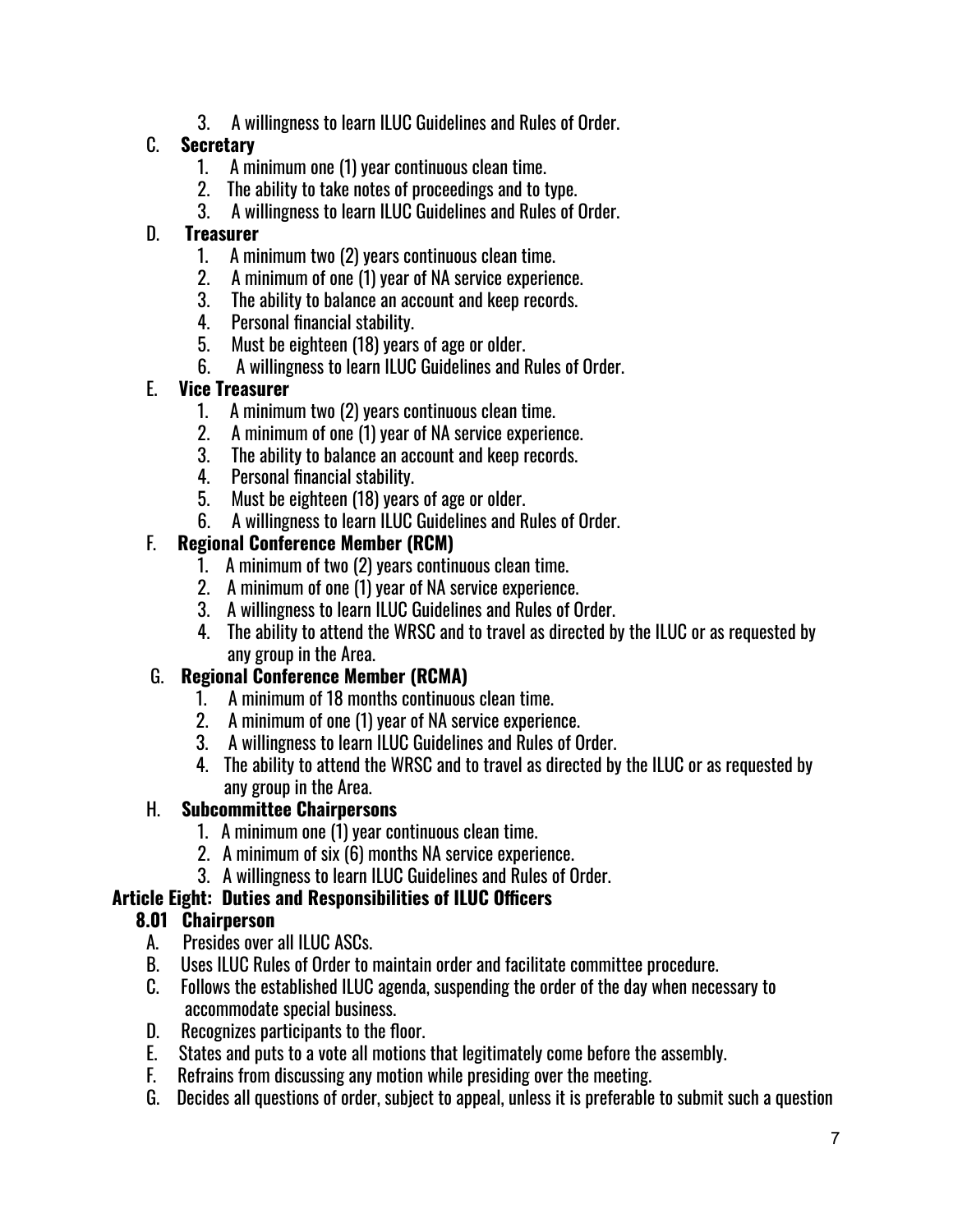to the assembly for a decision.

- H. Facilitates ILUC meetings with fairness and impartiality.
- I. Expedites business in every way compatible with the rights of all participants and observers
- J. Appoints all ILUC special and Ad Hoc committees.
- K. Is a non-voting member of all ILUC subcommittees.
- L. Can be a co-signer on the ILUC bank account.
- M. Maintains a written synopsis of responsibilities for each subcommittee to be available at each ASC.
- N. Maintains a current mailing list of all trusted servants.

## **8.02 Vice Chairperson**

- A. Performs all the duties and responsibilities of the chairperson, with all the rights and powers held therein in the absence of the ILUC Chairperson.
- B. Maintains lines of communications between the ILUC and all GSRs in the Area throughout the year.
- C. Acts as a liaison between all ILUC subcommittees
- D. Is an *ex officio* non-voting member of all ILUC subcommittees
- E. Shares responsibility for the duties of a subcommittee without a chair or vice-chair with the RCM and RCMA.
- F. Advises the ILUC in matters concerning Area Guidelines, in the absence of the Policy and Administration chairperson.

## **8.03 Secretary**

- A. Is responsible for written records of all ILUC meeting excluding subcommittee meetings
- B. Maintains a mailing list of all ILUC members and groups.
- C. Takes notes and develops minutes for each ILUC meeting:
	- 1. Will print or email needed copies of the minutes each month, they will distribute to the GSRs or to the meeting they represent, ILUC Trusted Servants, WRSC, Regional Delegate (RD), WRSC H&I Chairperson, and WRSC Outreach/Unity Chairperson.
		- 2. Anyone else who would like a copy of the minutes needs to request a copy from the ILUC Secretary
		- 3. To report monthly on all income and expenses in the minutes.
		- 4. That the minutes of the ILUC; when addressing policy changes, state the current policy And also what the new policy would state.
		- 5. A bullet sheet to go a s a top sheet on the minutes that would list:
			- a. New motions
			- b. Time, date, location of subcommittee meetings, those area meetings in help needed at those meetings and directions to the ILUA ASC.
			- c. Area meetings that need support
			- d. Three (3) upcoming dates and directions for the ILUA ASC meetings
		- 6. That a motion be listed verbatim in the minutes, state that it was moved and seconded, and list the vote count (yes/no/abstain)
		- 7. Include in the minutes a list of attendance at the last ILUC ASC, first names and first initial of last name, addresses, phone numbers, email addresses, and position held.
		- 8. The secretary can be co-signer on the ILUC bank account.

## **8.04 Treasurer**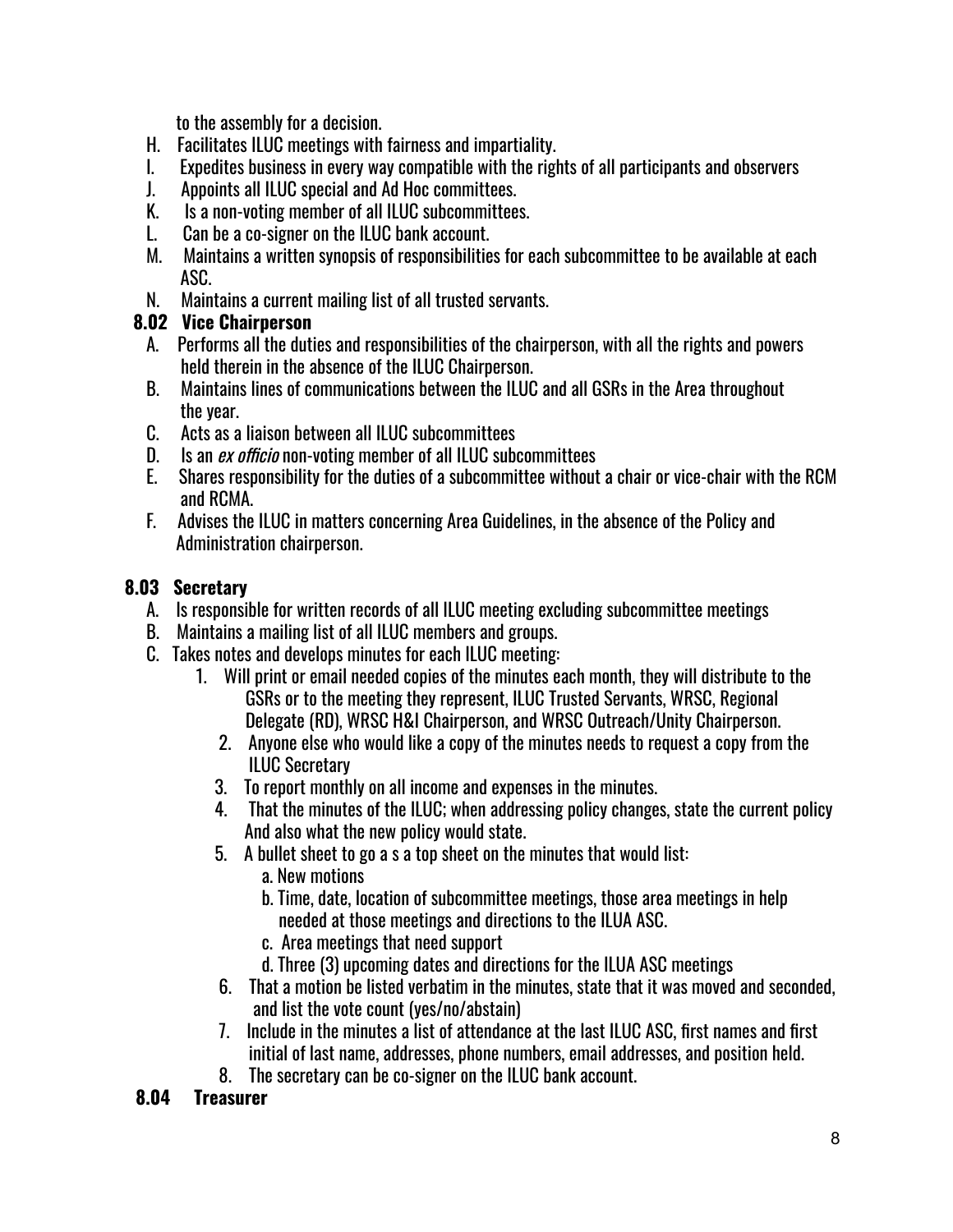- A. Is custodian of all ILUC funds
- B. Signs all ILUC disbursement checks; excluding checks to him/herself and ensures that all approved ILUA checks have two qualified signers.
- C. Keeps an accurate record of all transactions.
- D. Presents at each ILUC ASC a monthly financial report and a copy of the bank statement from the preceding month.
- E. Collects and deposits into the ILUC bank account all the donations from individuals and groups.
- F. Will be a signer on the ILUA checking account.

### **8.05 Vice Treasurer**

- A. Assist in the preparation of Treasurer's Reports, organization of records, and the handling of receipts when requested by the ASC Treasurer.
- B. In the absence of the ASC Treasurer, performs all duties and responsibilities of that office during the ASC meeting.
- C. Is a co-signer on the ASC bank account, with the same restriction on signing the checks as the Treasurer, that being that he/she may not sign a check to him/her self.
- D. Will be a signer on the ILUA checking account.

### **8.06 Regional Committee Member**

- A. Strives to embody and express the group conscience of the ILUC in all NA service activities.
- B. Represents the ILUC at the WRSC, presenting a report at every WRSC meeting.
- C. Presents a report to the ILUC covering all relevant business that transpired at the previous WRSC meeting.
- D. Attends all ILUC ASC meetings and when requested and possible, any group in the Area.
- E. Compiles and maintains a list of all acronyms used at the Area, Regional, and World level of Narcotics Anonymous to be given to the ILUC Secretary. This list will be given to all present and future ILUC members and groups.
- F. Provides the ILUC with information from neighboring Areas and their activities (conferences, dances, and functions, etc.)
- G. Attend as many ILUC and Regional functions as possible.
- H. Performs all duties and responsibilities in the absence of the chairperson and vice chairperson.
- I. The RCM can be a co-signer on the ILUC bank account.
- J. Shares responsibility for the duties of a subcommittee without a chair or vice-chairperson with the vice chairperson and the RCMA

## **8.07 Regional Committee Member Alternate**

- **A.** Performs all the duties and responsibilities of the RCM at the ILUC, ASC, and WRSC, in the absence of the RCM.
- **B.** Works closely with the RCM in preparation of becoming RCM (if elected).
- **C.** Assists the RCM in attending ILUC group meetings.
- **D.** Attends the WRSC, working together with the RCM in representing the group conscience of the ILUC.
- **E.** Attends as many ILUC and Regional functions as possible.
- **F.** The RCMA can be a co-signer on the ILUC bank account.
- **G.** Strives to embody and express the group conscience of the ILUC in all NA service activities.
- **H.** Shares responsibility for the duties of a subcommittee without a chair or vice-chairperson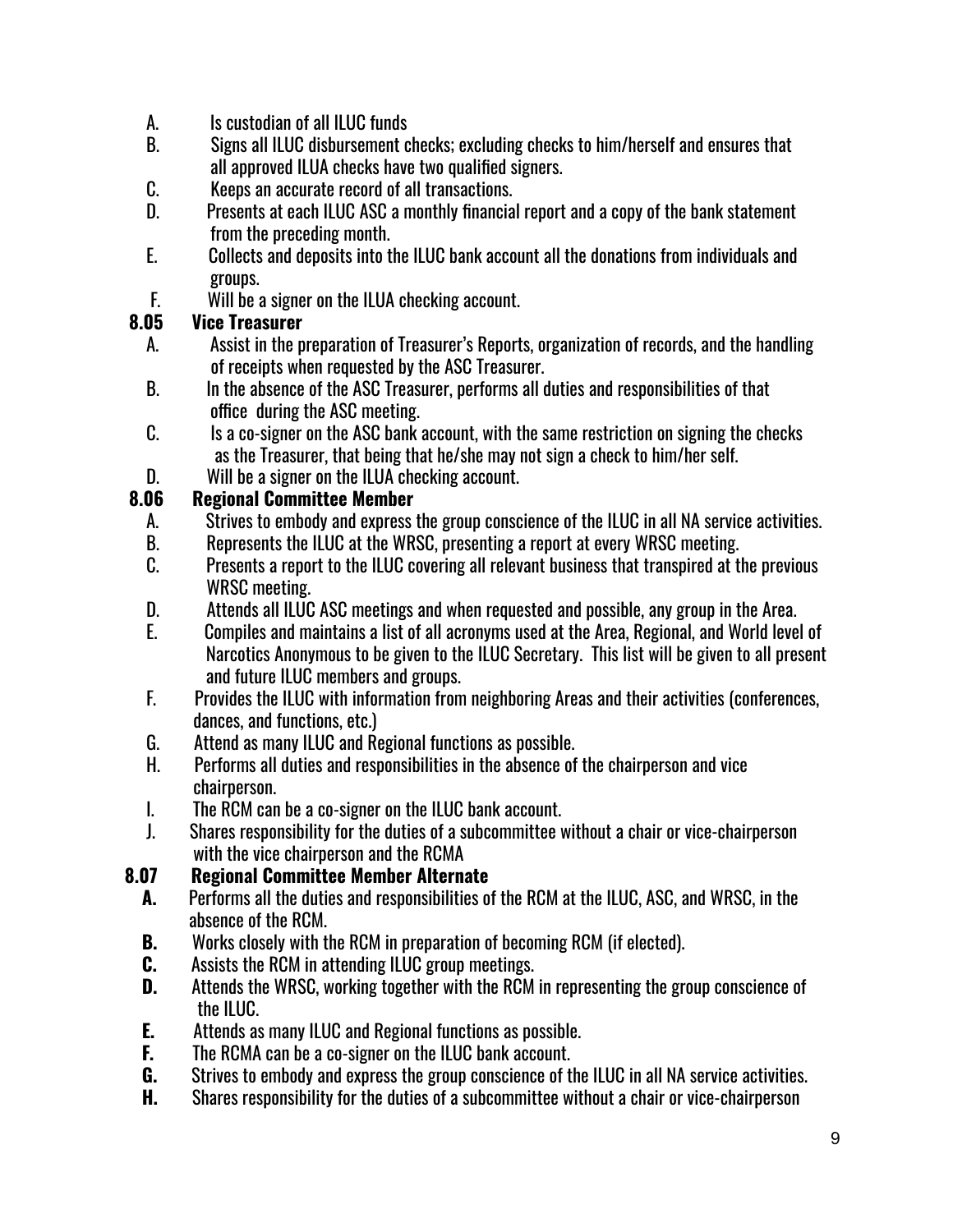with the RCM.

### **Article Nine: Voting Procedure**

- **9.01** Voting at ILUC meetings will be by GSRs, GSRAs (in the absence of the GSR), or a duly appointed group representative with the Chairperson voting only in the event of a tie.
- **9.02** In the absence of a GSR, the duly elected GSRA, or a duly appointed group representative carries a group's vote.
- **9.03** When voting on ASC meeting motions each GSR, GSRA, or a duly appointed group representative is entitled to one vote. When voting on policy changing motions a GSR, GSRA, or duly appointed group representative has one vote for each group he/she represents.
- **9.04** A quorum (10 GSRs) must be present for any voting to occur.
- **9.05** Voting shall be cast by the show of hands unless a GSR, GSRA, or designated group representative request that voting occur by ballot. Policy changing motions require a  $\frac{2}{3}$ majority to pass, while meeting motions require a simple majority.
- **9.06** An abstaining vote shall be reflected in the vote count, but will not count as a "yes" or "no" vote.
- **9.07** All motions must be submitted to the P & A chair in writing for review before the motion is voted on.
- **9.08** Any motion made at a Policy and Administration subcommittee meeting will go back to the ASC for discussion and then sent right back to groups for voting.
- **9.09** All non-policy motions will be voted on at the current ASC.
- **9.10** The Policy and Administration chair will determine at ASC if a motion should go back to a policy subcommittee meeting to be discussed. If policy chair decides a motion needs changing, motions will be submitted to the policy subcommittee for clarification so that there is no conflict or to resolve conflict with current policy, without changing the intent of the motion
- **9.11** The ILUC Treasurer shall be consulted before any budgetary expenditures are voted on.
- **9.12** Any changes, additions, or deletions in policy requires a <sup>2</sup>∕<sub>3</sub> majority vote of those GSRs present, after the GSRs have taken the motion back to their groups for a group conscience vote.
- **9.13** Any member of NA may make a motion, but only GSRs, duly elected GSRAs and representatives may second motions.
- **9.14** Motions submitted by any subcommittee shall not require a second at the ASC.

### **Article Ten: Elections**

- **10.01** Nominations shall be open to members of Narcotics Anonymous as long as they meet the qualifications stated in Article Seven.
- **10.02** All nominees must be present at the time of their election to be elected.
- **10.03** ILUC Trusted Servants shall take office at the end of the ASC at which they are elected.
- **10.04** Subcommittee Vice Chairpersons, Secretaries and Treasurers will be elected by members of those subcommittees.
- **10.05** In the event that the current chairperson of the ILUC is up for re-election or rotation, the duties and responsibilities shall be turned over to the vice-chair, then the RCM for the duration of that voting process, after which the current chairperson will resume their duties and responsibilities.

### **Article Eleven: Removal of Trusted Servants**

- **11.01** A ⅔ majority vote of those GSRs present is required for the removal of an ILUC Trusted Servant.
- **11.02** ILUC Trusted Servants and GSRs will be considered absent if not in attendance for the entire ILUC ASC.
- **11.03** The ILUC may declare vacant the office of any ILUC Trusted Servant who has: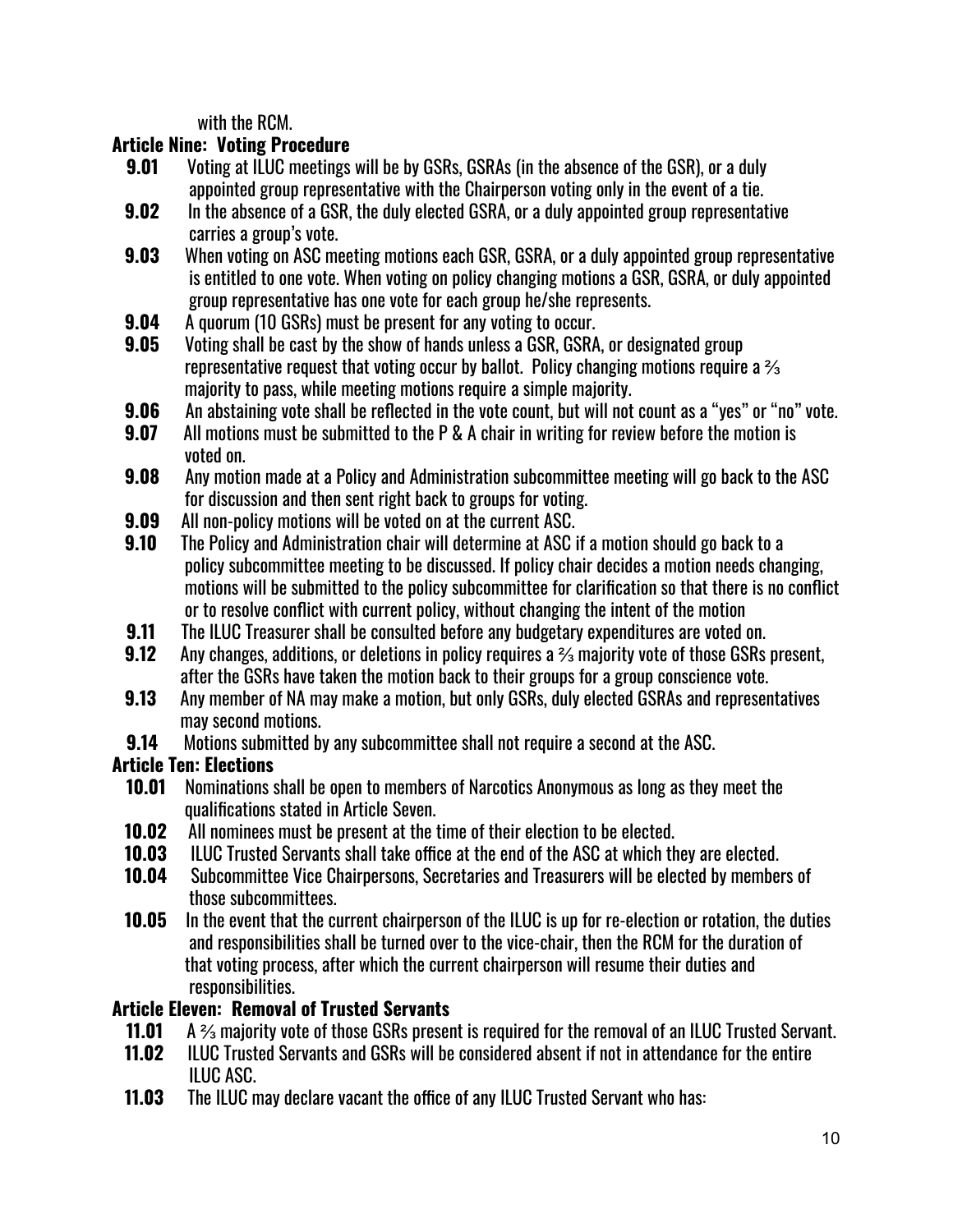- **A.** Been absent from two (2) consecutive ASC meetings, unless they are represented.
- **B.** The ILUC may declare vacant any subcommittee chairperson position if the duly elected chairperson misses two (2) subcommittee meetings during his/her term.
- **C.** No ILUC Trusted Servant shall be removed from office without cause.

### **Article Twelve: Subcommittees**

- **12.01** In order to minimize the amount of time spent in debate and to further achieve our primary purpose, a subcommittee system shall be used by the ILUC.
- **12.02** Subcommittee members (excluding chairpersons who have additional requirements per Article Seven) need only be clean and have the willingness to serve.
- **12.03** Major decisions and matters of group conscience concerning activity shall be the responsibility of the ASC as a whole.
- **12.04** Each subcommittee must develop written guidelines and a statement of purpose and submit them to the ILUC ASC.
- **12.05** Each subcommittee is autonomous and may delegate members for certain tasks, but they are directly responsible to the ILUC ASC.
- **12.06** Each subcommittee shall submit a written report at each ILUC ASC consisting of subcommittee meeting minutes, subcommittee plans and proposals, and all financial transactions.
- **12.07** Each subcommittee shall be conducted in accordance with the Twelve Steps, Twelve Traditions, and the Twelve Concepts of Narcotics Anonymous.
- **12.08** Subcommittee Chairpersons need to announce the next two (2) subcommittee dates, times, and places at the ILUC ASC.
- **12.09** All subcommittees have a set of ILUC guidelines that the meetings can follow.
- **12.10** Duties and responsibilities of specific ILUC Subcommittees are:

### **A. Policy and Administration**

- 1. Shall consist of a chairperson, a vice chairperson and any interested member of Narcotics Anonymous.
- 2. Deals with the policies and procedures of the ILUC. General policies are addressed in our Traditions and Concepts, however the applications of these by the ILUC are the concern of this subcommittee.
- 3. Is responsible for the maintenance and revision of our Area Guidelines.
	- a. Shall print and distribute an updated copy of the ILUC Guidelines annually at the January ASC to all ILUA groups, ILUC subcommittees, and ILUC executives.
	- b. To maintain an updated record of all addendum of policy quarterly. To also update on hard copy, per request, if five or more changes have been made in one month.
- 4. Deals with violations of the Twelve Traditions within the Area. When incident cannot be resolved, this subcommittee will present the alleged violation and circumstances involved to the WRSC Policy subcommittee for further review.
- 5. The Policy & Administration subcommittee shall maintain the ILUC archives. The archives shall consist of copies of all motions for three years.
- 6. The chairperson can be a co-signer on the ILUC bank account
- 7. Strives to embody and express the group conscience of the ILUC in all NA service activities.
- 8. Is responsible to facilitate, or choose a representative to facilitate, a training for GSR's, GSRA's, and Rep's. This training will take place during the GSR meeting every odd month. It is to include information on the ILUA Guidelines, Roberts Rules of Order, The Guide to local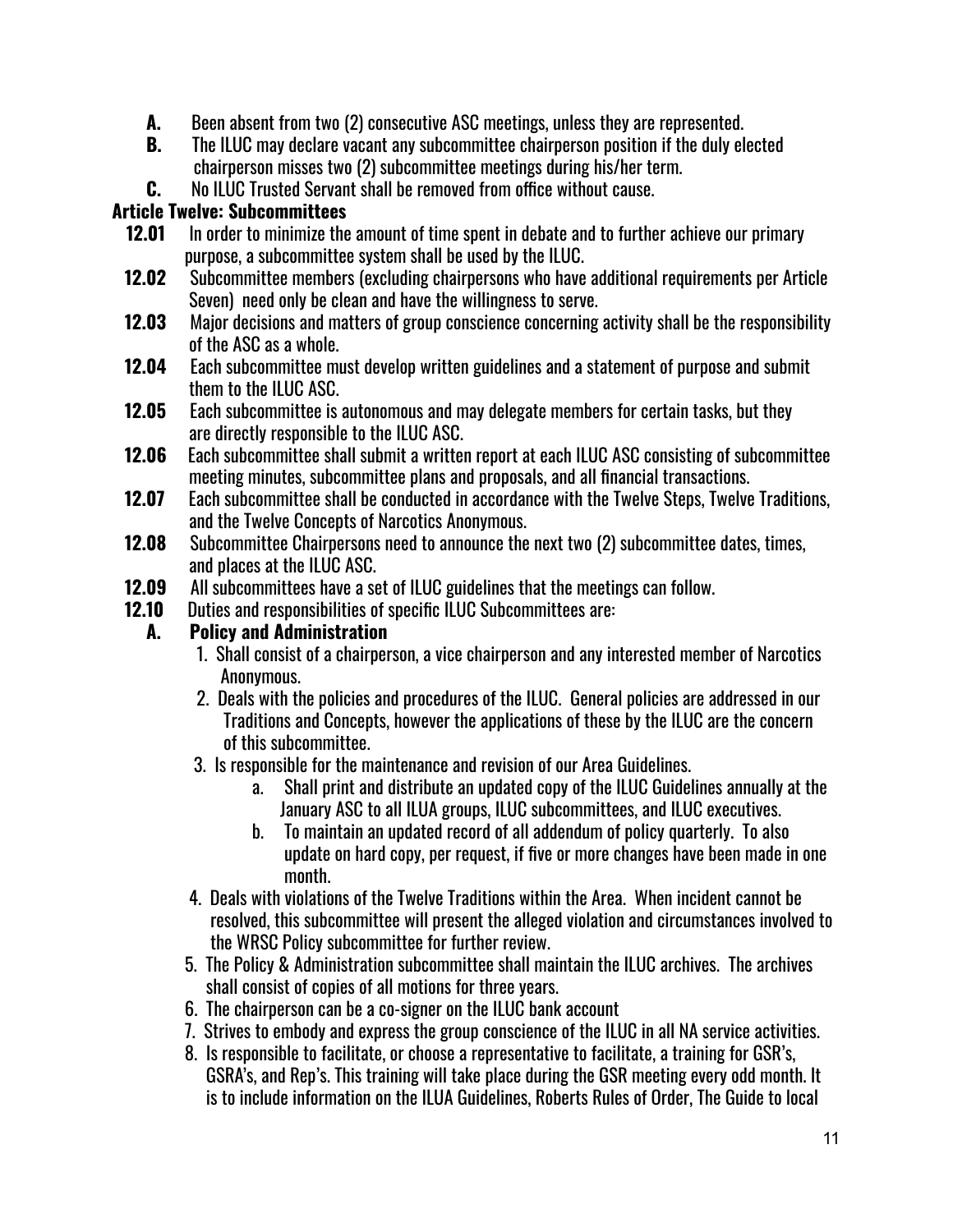Service, Etc.

### **B. Public Relations**

- 1. Shall consist of a chairperson, vice chairperson and any interested member of Narcotics Anonymous.
- 2. Acts as a resource for those who wish to carry the NA message through public information activities.
- 3. Activities that the subcommittee initiates may include:
	- a. Direct mailing to establish lines of communication between NA groups and area agencies.
	- b. Supplying information to Area for radio spots, public service announcements, radio talk shows, etc.
	- c. Supplying information and guidance to the Area on press announcements, arranging any interviews, any requesting facility or organization.
	- d. Coordinating public speaking engagements with any requesting facility or organization.
	- e. Setting up displays of NA information (i.e.: meeting lists and IPs), at Area functions.
- 4. Is responsible for maintaining the archives of letters used in the direct mailings to area agencies and meeting lists for three years.
- 5. Is responsible for compiling, printing and distributing Area meeting lists quarterly.
	- a. To include the WRSC, WSO, and ILUA web page addresses in the ILUS meeting lists.
	- b. To include mailing address and web address for ILUA, WRSO and the WSO in addition to the telephone numbers for WRSO and the NA toll free helpline telephone number.
	- c. To include the statement, "NO ADDICT TURNED AWAY" in capitol and bold letters on the bottom of the meeting lists unter the statement, "Each group has but one primary purpose, to carry the message to the addict who still suffers."
	- d. New meetings are to attend two consecutive ASC meetings before being put on the meeting list.
- 6. Is responsible for getting new meetings registered with the WRSC, WSO, and to make sure they are notified about all meeting changes.
- 7. Will be responsible for updating function and meeting information on the ILUA helpline.
- 8. Strives to embody and express the group conscience of the ILUC in all NA service activities.
- 9. Is responsible for maintenance and updating the ILUA web page.
	- a. The P & R subcommittee may contract the maintenance tasks to NA members or professionals outside of the P & R subcommittee as needed.
	- b. The domain registrant will be owned by the ILUC.
	- c. To archive web edited minutes on the ILUA hosting server.
- 10. Will maintain the ILUA Public Relations contact list.

## **C. Hospital & Institutions**

- 1. Shall consist of a chairperson, vice chairperson and any interested person who is a member of Narcotics Anonymous.
- 2. Acts as a resource for any NA members and groups who wish to carry the message to those who cannot come to us, who are in hospitals and institutions.
- 3. Provides supplies, information, literature and material to those persons defined in "2".
- 4. Compiles, maintains, and updates lists of institutions in our area, (i.e. hospitals, treatment centers, correctional facilities, armed services or related facilities, drug/correctional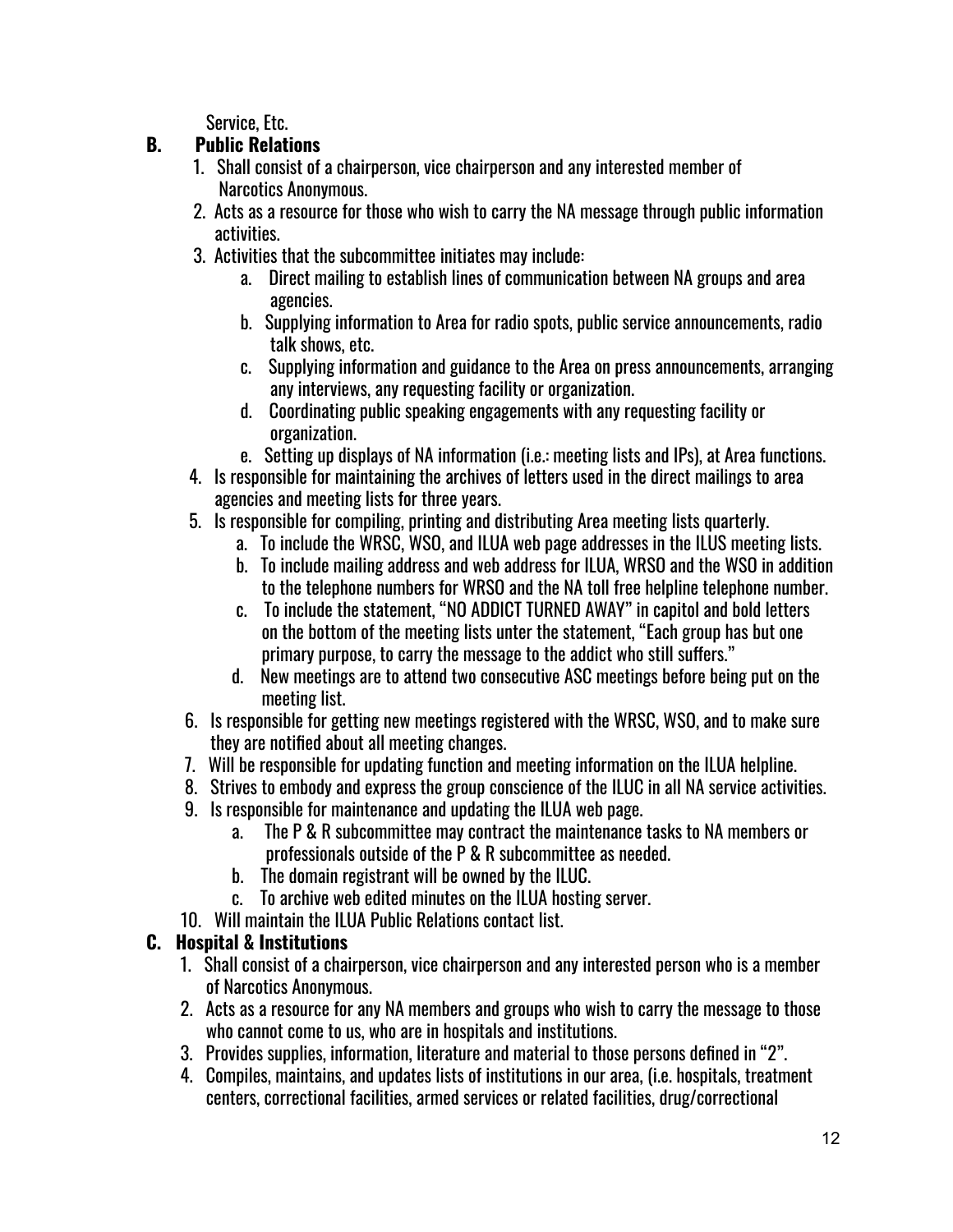diversionary programs, etc.)

- 5. Assists H&I coordinators with meeting formats and helps to establish contact with the H&I facilities.
- 6. Establishes guidelines that H&I meetings can operate under.
- 7. Strives to embody and express the group conscience of the ILUC in all NA service activities.
- 8. To hold, in conjunction with the September function, an H&I learning day and assist with this function as outlined in (D) Activities 5b.

### **D. Activites**

- 1. Shall consist of a chairperson, vice chairperson, and any interested member of Narcotics Anonymous.
- 2. Is responsible for holding area activities: dances, parties, picnics, camp-outs and retreats, etc.
	- a. All participants in IUA sporting events, campouts, and retreats will sign a release of liability waiver, to be provided by the activities chair.
	- b. In the event of an incident an incident report will be filled out by the activities chair or their designee immediately following the incident.
	- c. The incident report will be turned in to the "single point of accountability" for liability insurance (per guideline 3.03.A) and will be notified by activities chair with in 24 Hours of the incident.
- 3. Has the primary purpose of promoting Area unity, and a secondary purpose of raising funds.
- 4. Is responsible for providing ILUA and WRSC fliers for all area functions.
- 5. Should be able to hold functions at subcommittee discretion in order to avoid function burnout, but must hold the H&I and PR functions annually, and the Spiritual Retreat over Easter weekend.
	- a. The September Service Session function be an H&I Awareness event put on in joint cooperation of H&I subcommittee and Activities subcommittee.
	- b. One function each year shall be designated as a PR awareness event put on by joint cooperation of the PR subcommittee and Activities subcommittee.
	- c. A Basic Text is kept on hand to give away to the newcomer during clean time countdowns.
	- d. Is responsible to maintain a newcomer scholarship fund program for the Spiritual Retreat over Easter weekend.
	- e. Will pay for and reserve Camp U-Nah-Li-Ya for Easter weekend for the next spiritual retreat prior to the close of each year's spiritual retreat. Receipt will be collected and turned in at the next ASC with Activities expense report.
- 6. Is responsible for creation and distribution of fliers announcing Area functions (to be approved by the ILUC).
	- a. All fliers will state "All participants and spectators in attendance are participating at their own risk."
- 7. The Activities subcommittee will be sole decision maker of whether or not outside Areas, groups, or individuals will be able to use ILUC property.
- 8. The Activities subcommittee shall utilize a written contract with each DJ and facility. A copy of each contract shall be maintained in the Activities binder.
- 9. The chairperson can be a co-signer on the ILUC bank account.
- 10. Strives to embody and express the group conscience of the ILUC in all NA service activities.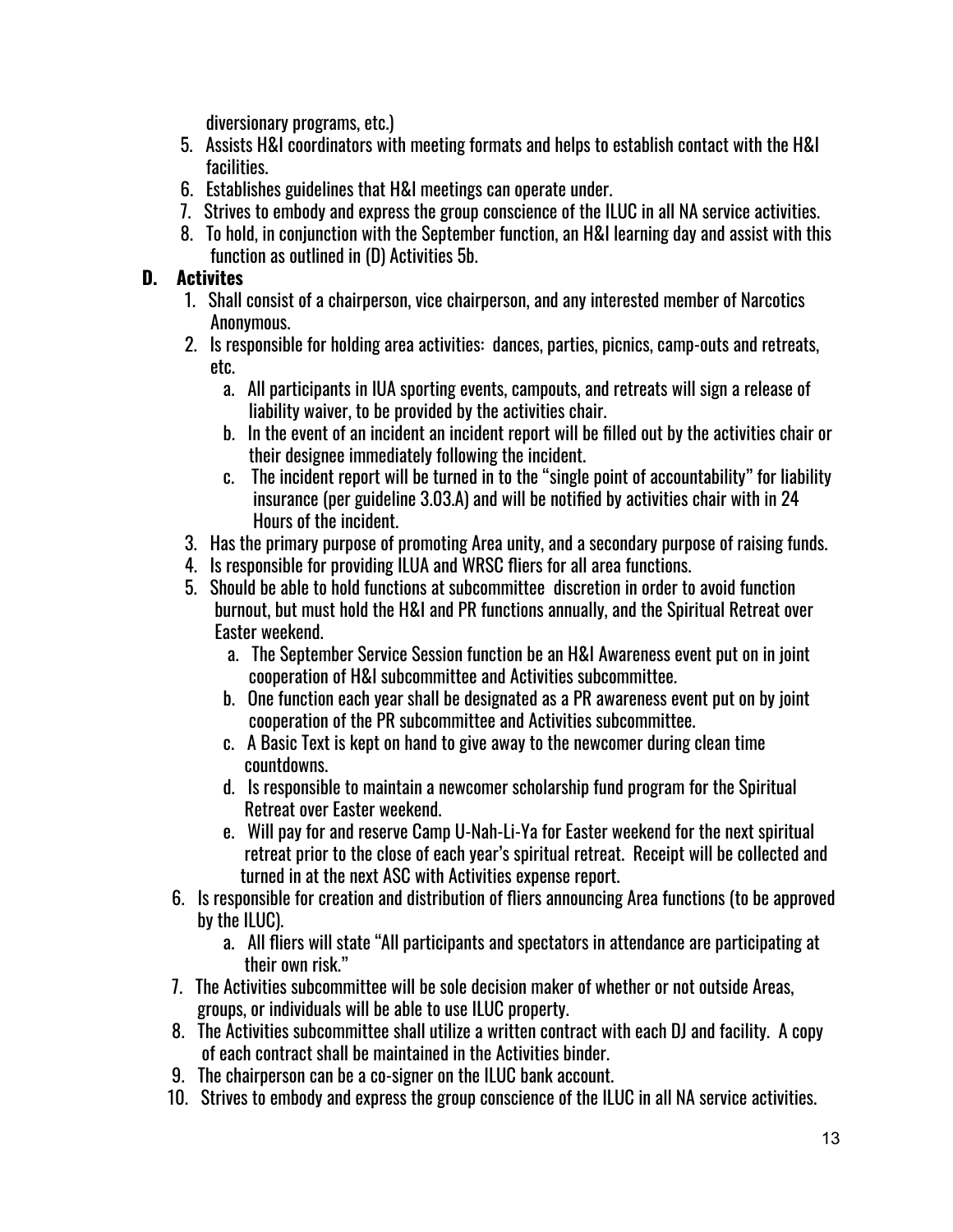11. Activities subcommittee is to have a basic first aid kit, fully stocked, at all ILUA sponsored functions.

### **E. Literature**

- 1. Shall consist of a chairperson, vice chairperson and any other interested member of Narcotics Anonymous.
- 2. Shall seek input on ideas for NA literature, then compiles, reviews, and distributes such Material.
- 3. Is responsible for the distribution of Starter Kits to all new meetings if approved by Area. The following is to be included in a starter kit for new groups (est. cost of \$91.70 as of 1/13/19):
	- a. 5 of each key tag
	- b. 15 of the White Books
	- c. 1 each of the I.P.s: 1,2,6,7,8,9,11,12,13,16,22,23
	- d. 1 each of S.P. 5
	- e. 1 Basic Text
	- f. 1 Just For Today
	- g. 1 New Group Service Information Folder:

| A Guide to Local Service           |
|------------------------------------|
| <b>ILUA Committee Guidelines</b>   |
| <b>ILUA Robert's Rules of Orde</b> |
| ILUA acronyms list                 |
| a GSR form                         |
| a Literature Order form            |
| Area Meeting Lists                 |
|                                    |

Service Workers Praver 12 Concepts for NA Service  $\text{S.P. 6}$ Working Step 4 sm booklet 2 copies of In Times of Illness booklet The Group booklet

- 4. Strives to embody and express the group conscience of the ILUC in a NA service activities.
- 5. All literature purchases by committees or subcommittees shall come directly from the WRSO or be charged to the committee or subcommittee that requests them.

## **F. Outreach**

- 1. Shall consist of a chairperson, vice chairperson, and any interested member of Narcotics Anonymous.
- 2. This committee shall bridge communication between the ASC and those meetings identified as being in need of support at Area.
- 3. Strives to embody and express the group conscience of the ILUC in all NA service activities.
- 4. The chairperson of the Outreach subcommittee will maintain a log of mileage to and from meetings in need and lacking support, as stated in policy 3.03.K

### **G. Merchandise**

- 1. Shall consist of a chairperson, vice chairperson, and any interested member of Narcotics Anonymous.
- 2. Is responsible for the development, purchase and sale of ILUC approved merchandise (clothing, pins, cups, etc.).
	- a. All left over merchandise may be discounted to reduce inventory
	- b. The Merchandise Subcommittee can make purchases within the allowed Merchandise Monthly Budget with the approval of a minimum of two (2) Executive Committee Members